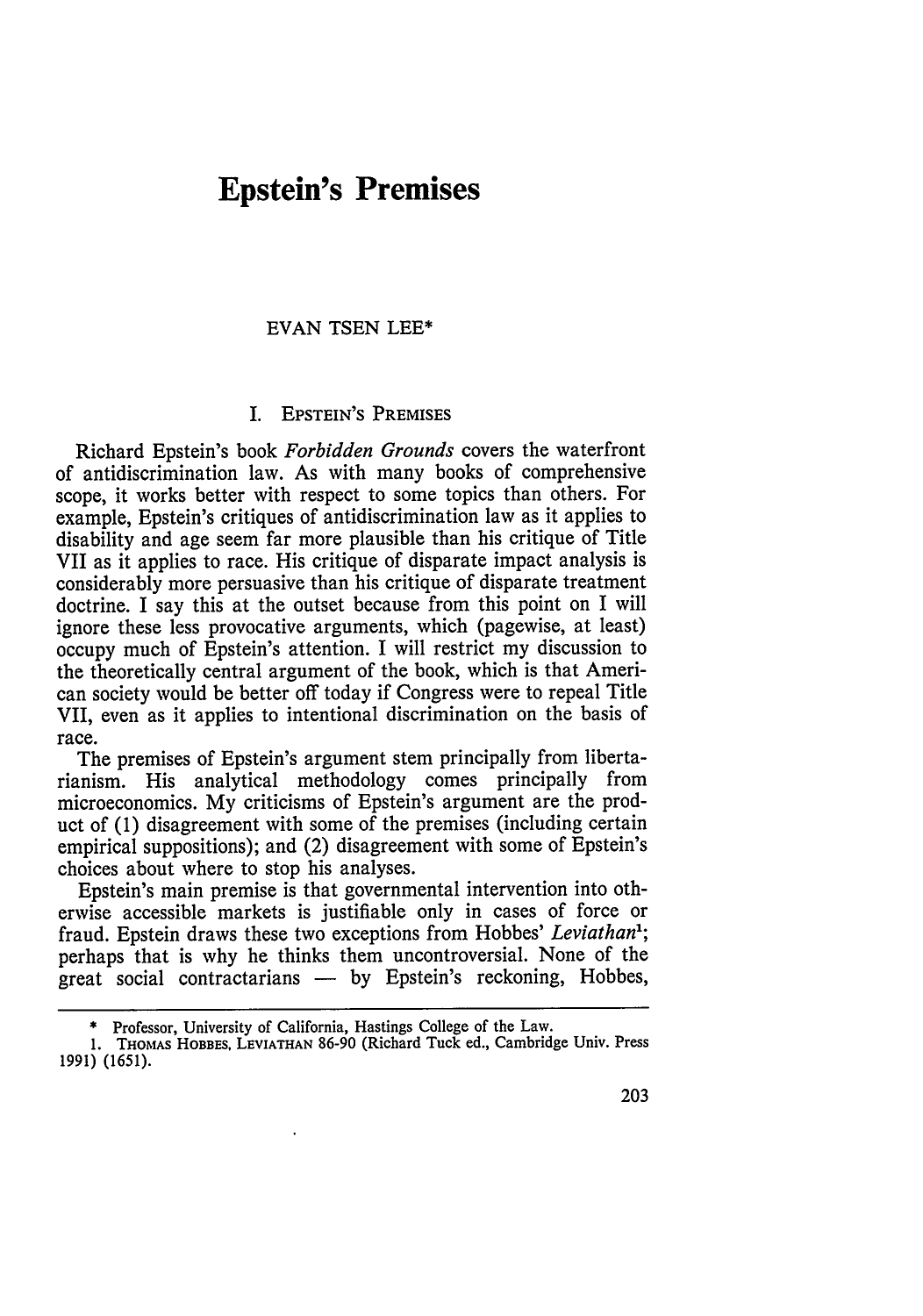Locke, Hume, Blackstone — ever thought that the "private refusal to deal **. . .** was any threat to the social order."2 Certainly, Epstein asserts, race or gender discrimination is not as serious a threat to accessible markets as force or fraud. "Potential victims can adopt strategies of evasion to escape the sting of discrimination, no matter how irrational and prejudiced," he states. "It is far harder to outrun a bullet."3

Force and fraud is an odd place for Epstein's acceptance of market intervention to come to rest. It seems both overinclusive and underinclusive. Surely Epstein would not condemn a governmental prohibition on harboring known felons for compensation, even though that consensual activity does not necessarily involve either force or fraud. Nor, I take it, would he stop government from regulating consensual agreements to drag race on public streets. Many consensual activities creating serious externalities would fall in this category. Thus, Epstein's exceptions for force or fraud are seriously underinclusive. At the same time, they might be overinclusive. Why ought government intervene to protect against fraud? Ultimately, fraud is merely a problem of imperfect information. It is distinguishable only in degree from all types of situations that (presumably) Epstein would allow to go free of regulation, such as usurious loan practices.

My point is simply that Epstein's force-or-fraud premise draws an arbitrary line. There is nothing qualitatively distinctive about force and fraud. They are but two examples of behavior that creates externalities. Epstein would respond to this charge of arbitrariness as follows:

The standard prohibition against force and fraud does not depend on a simple assertion that killing or murder is just illegitimate. Rather, it rests on the powerful, albeit empirical, judgment that all people value their right to be free from coercion far more than they value their right to coerce others in a Hobbesian war of all against all. The prohibition ex ante is therefore thought to work to a (well-nigh) universal advantage. It is hard to think of any person who derives systematic advantage from the law of the jungle. But there are no similar universal gains from a rule that says people who have distinct and distasteful preferences cannot go their own way by working and associating only with people of similar views.<sup>4</sup>

The ideas expressed in this passage, though, are problematical. First, it is unclear whether Epstein's underlying philosophy is social contractarian or utilitarian. Does Epstein find it significant that people *perceive* governmental intervention against force and fraud to be to their advantage? Or is it significant that people are *in fact* better

<sup>2.</sup> **RICHARD EPSTEIN, FORBIDDEN GROUNDS: THE** CASE **AGAINST EMPLOYMENT DISCRIMINATION LAWS** 16 **(1992)** [hereinafter **FORBIDDEN GROUNDS].**

<sup>3.</sup> *Id.* at 79.

*<sup>4.</sup> Id.* at 75.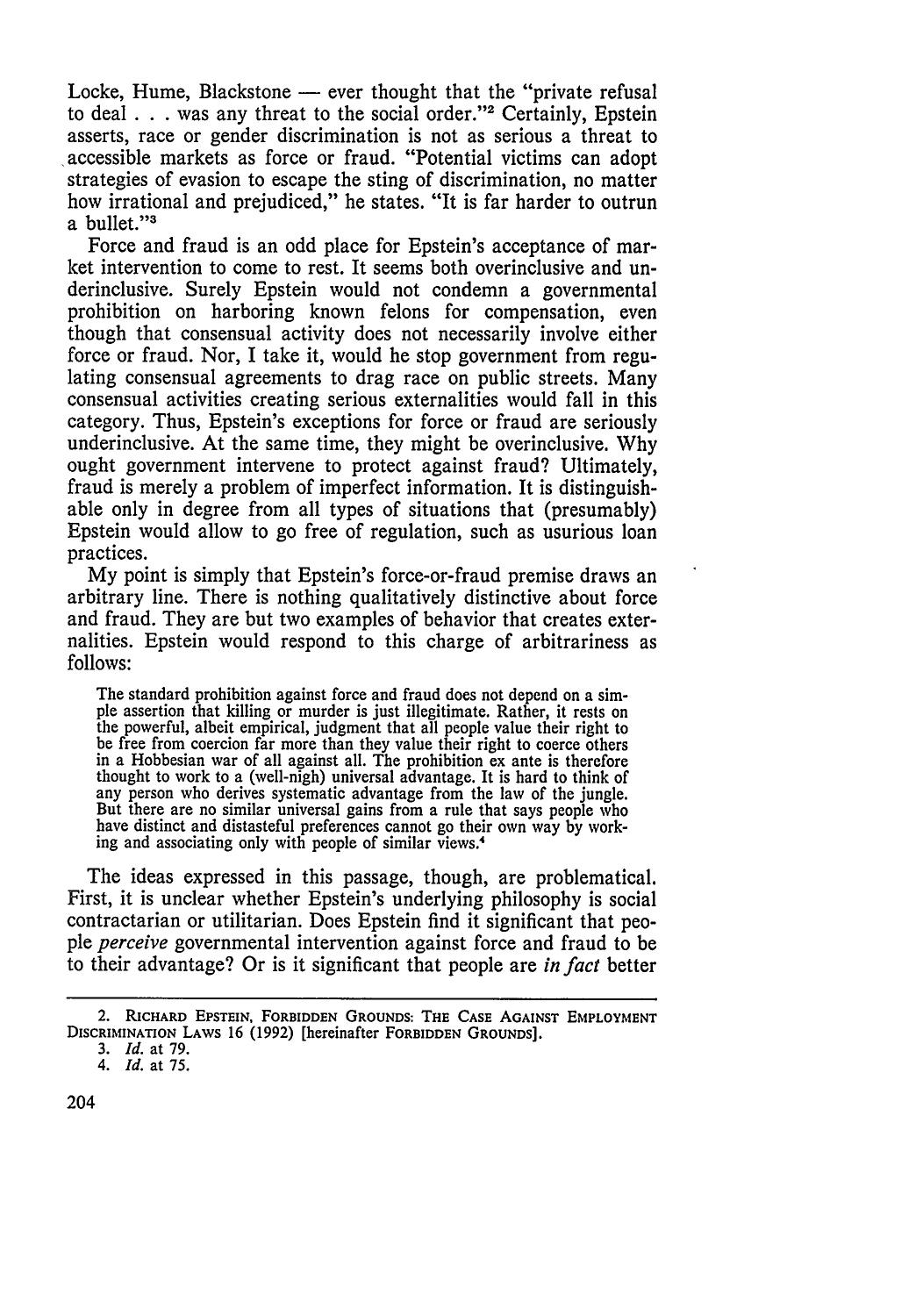off with such intervention? The difference might be considerable. There are probably large numbers of have-nots in American society who *think* they would be better off if the police suddenly disappeared. This group would include those who presently engage in violent crime; a large segment of the most desperate poor; and the most aggressive risk-takers in society.5 Not all these people would think that anarchy offers them a higher standard of living than at present. For most of them, the frame of reference is not their present standard of living, but the standard of living enjoyed by others in society. Thus, although they might not perceive themselves as being "better off" relative to their present standard of living, they would perceive themselves as "better off" relative to how others would fare in an anarchy.

I have no way of knowing how large this segment of society is, but let us assume for the sake of argument that it is about six or seven percent. What percentage of society would perceive itself better off if antidiscrimination laws in employment were repealed? I think it unlikely that this percentage would exceed fifteen or twenty. Even some racists will view the abolition of such laws with suspicion, fearing that it would open the floodgates to affirmative action quotas. Where does all of this leave us? It leaves us with an arbitrary line between six or seven percent on the one hand and fifteen or twenty percent on the other. By what principle do we determine that ninety-three percent in favor of government intervention is sufficient, but eighty percent is insufficient?

The arbitrariness of the force-and-fraud exceptions is a critical point for Epstein's principal argument. If one is not convinced that force and fraud are categorically distinguishable from other forms of externality-creating behavior, then why should not intentional race discrimination in employment be considered another exception? At this point, the only move left for Epstein would be to renounce even force and fraud as exceptions - to retreat to an absolute libertarian position. If nothing justifies governmental intervention under any circumstances, then Title VII is certainly wrong. Indeed, for the absolute libertarian, Title VII must be among the least of the world's problems. But few people capable of rational discourse hew to an absolute libertarian line, and Richard Epstein does not seem to be one of them.

Ultimately, we choose to have laws against murder and theft and

<sup>5.</sup> I suppose a few members of the National Rifle Association might also fall in this group.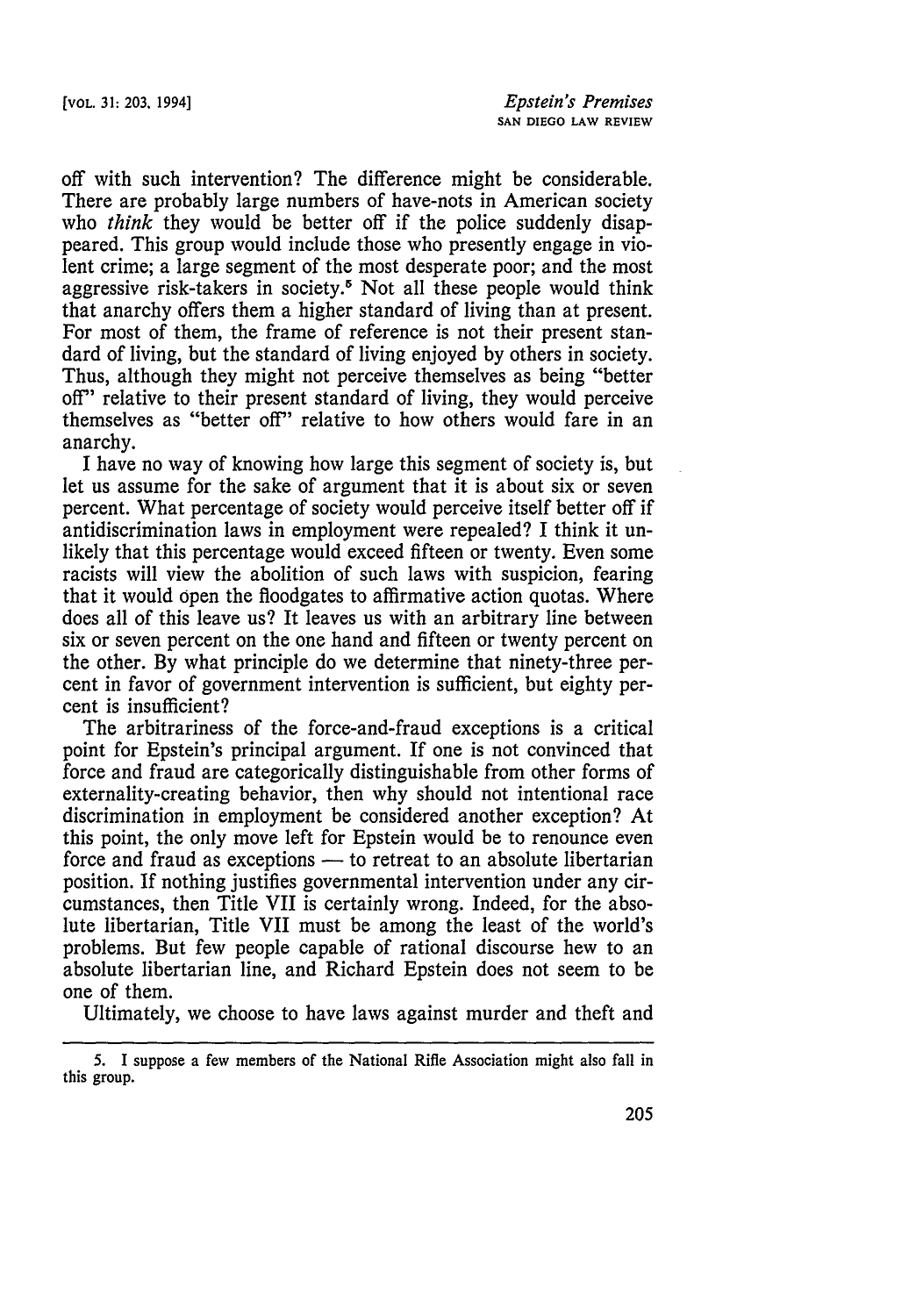fraud because we believe the benefits from enforcing such laws outweigh the costs. The costs range from funding police forces, through the expenditure of fiscal and personnel resources on the criminal justice system, all the way to incursions on our civil liberties by police officers run amok. The principal benefit is that most of us are not constantly paralyzed by the prospect of physical harm and can function on a reasonably high level. We choose to have laws against race discrimination in employment for somewhat similar reasons. The costs include (out of fear of litigation) the hiring and promotion of some slightly less qualified members of protected groups; opportunity costs from foregoing the hiring of better qualified members of nonprotected groups; and the costs of defending much spurious litigation. The principal benefit is that most members of protected groups have sufficient incentive to develop themselves through formal education or vocational training. They have some reason to believe that race will not pose an insuperable obstacle to being hired. This is a huge societal benefit because it greatly enlarges the pool of educated and skilled workers. Another large benefit of antidiscrimination law in employment is destruction of the more outrageous racial stereotypes. It is true, as Epstein asserts, that many firms will voluntarily maintain color blindness in hiring if they see no disadvantage in it. But inaccurate stereotyping can cause firms to perceive disadvantage in hiring where it does not really exist. These firms will continue not to hire members of the stereotyped group, which will perpetuate the inaccurate stereotyping. Some intervention is needed to break the cycle.

The arbitrariness of Epstein's force-and-fraud doctrine is enough to undermine his argument, but there are other problems, too. Some of his empirical suppositions are highly debatable. For example, he assumes that law never alters people's preferences. 6 This is true in a trivial sense; the mere fact of a law's enactment works no spontaneous change in anyone's world view. Positive law, however, can and does bring about profound changes in social and cultural conditions that, over time, alter preferences. Clearly the racial preferences of many white people in, say, Atlanta are far different today than they would have been if the antidiscrimination laws had never been passed. This is not because people conform their preferences to the legislative mandate. People have no control over their preferences. Many whites in the South today prefer to associate with both whites and blacks because the mostly desegregated world in which they were raised exposed them to many likable and sociable black people as well as many likable and sociable white people. They came up in

**<sup>6.</sup> FORBIDDEN GROUNDS,** *supra* **note 1,** at 74 ("law does not change what people do or do not desire").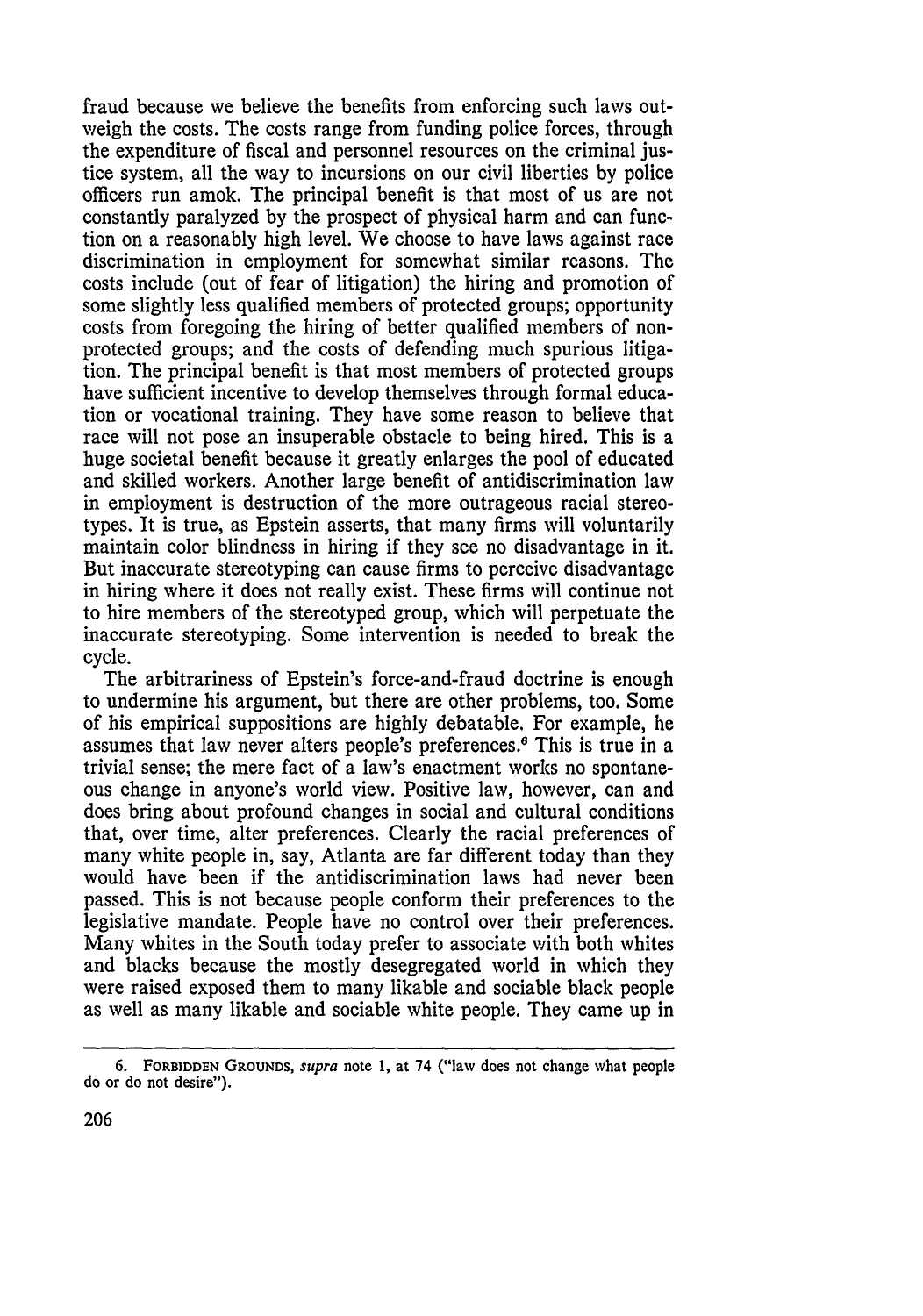social conditions that made it entirely possible that they would prefer racial diversity in their social lives. Their parents and grandparents spent their formative years in social conditions that made it quite unlikely that they would develop multi-racial social preferences. Much inaccurate stereotyping has gone **by** the boards simply because actual experience under legally-mandated desegregation has proven the stereotypes wrong. The probable truth is that the preferences of people whose racial views had hardened **by** the 1960s were not much affected **by** the civil rights movement. The preferences of people born in the 1970s and 1980s, though, are doubtless different than they would have been if the anti-discrimination laws had never been enacted.

Some of Epstein's empirical suppositions are inconsistent with one another. One of his key assumptions is that only *state-sponsored* discrimination  $-$  not private discrimination  $-$  is a threat to the individuals discriminated against.7 According to Epstein, informal social arrangements, such as tacit agreements not to deal with certain racial groups or to exclude them from certain professions, constitute a relatively weak force. "[P]rivate discrimination holds little risk of social or private peril," he states.<sup>8</sup> When individual employers see that hiring from the prohibited groups will make them more competitive in the market, these informal exclusionary agreements will crumble before the majestic power of self-interest. Therefore, beyond the special problems presented by force and fraud, intervention into private markets is justified only when some form of systematic barrier to entry exists, such as monopoly.<sup>9</sup>

But elsewhere, Epstein insists that informal private agreements are a powerful force. While railing against the emerging tort of wrongful termination, he argues that legal enforcement of employer promises is unnecessary. Just because an employer's internal manual represents that workers will be dismissed only for certain types of cause does not mean that courts ought to find breach of such promise actionable. After all, there are extralegal constraints on the employer's ability to dismiss the worker. If an employer acts capriciously in exercising the dismissal power, the morale of remaining workers will decline. The employer must take this cost into account before it acts. "An employer who treats its informal promises

*<sup>7.</sup> Id.* at 91-94. Here Epstein asserts that the problem with Jim Crow was not racial hatred or animus, but state interference with private ordering. 8. *Id.* at 79.

*<sup>9.</sup> Id.* at 79-87.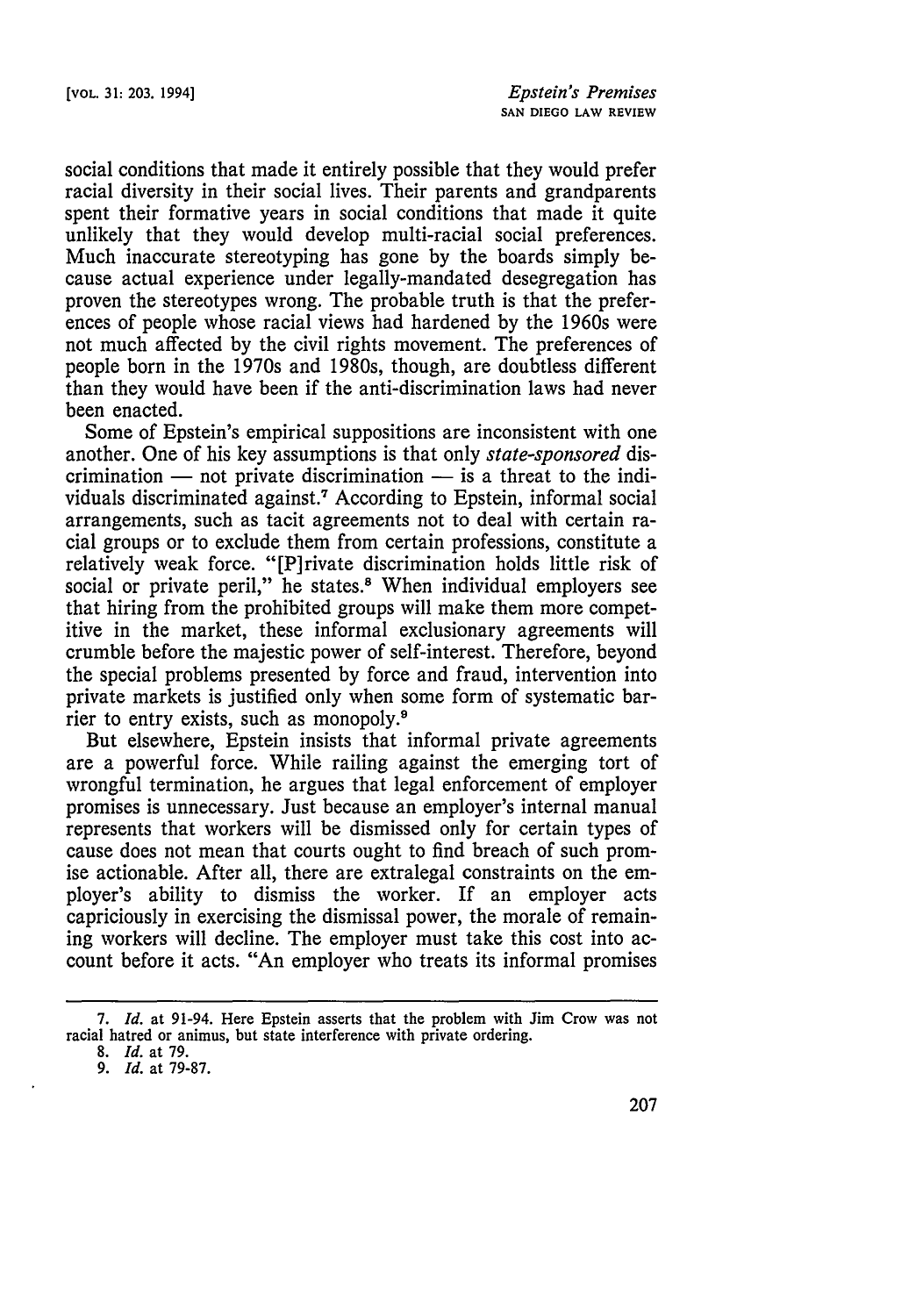as though they had no social force just because they have no legal force runs the risk of ruining his own business," Epstein asserts.10 This assertion strikes me as perfectly plausible. But why does Epstein find informal private agreements to be such a strong force here, yet such a weak force when employers form cartels to exclude certain races from certain areas of endeavor? Suppose all the law firms in a town had a tacit agreement not to hire any lawyers of Arabic extraction. The market analysis would predict that this cartel would soon break down, as long as the best Arab lawyers in the applicant pool were superior to the worst non-Arab lawyers currently being hired, and as long as the law firms were generally in competition with one another. Each firm would perceive a competitive advantage in hiring these superior lawyers, who happen to be Arab. The problem with this analysis is that it stops too soon. What happened to the "reputational constraints" that Epstein was so quick to point out in the wrongful termination context? If one renegade law firm breaks ranks and hires an Arab lawyer, it might be subject to all kinds of informal sanctions by the other firms. The other firms could agree never to grant any courtesy extensions of time on pleadings to the renegade firm. They could agree never to refer clients to the renegade firm, even when they could not take the case themselves due to conflicts in representation. They could agree never to recommend partners in the renegade firm for any influential positions in the bar or on law reform commissions. They could agree to blackball any of the renegade firm's partners for judicial appointments. Every member of the renegade firm would be treated both socially and professionally as a pariah. Thus, in order for the renegade firm to derive net benefit from breaking the cartel, the Arab lawyer or lawyers hired would have to be *considerably* better than the non-Arab lawyers who would otherwise be hired. In this hypothetical, private discrimination has most certainly harmed the individuals discriminated against.

One of the most interesting things about this book is seeing Epstein's philosophical values play out. As I read the introductory section of the chapter on sex discrimination, $11$  it struck me that two philosophical values lie at the center of Epstein's world view: individual autonomy and some sort of sociobiological determinism. Epstein is deeply suspicious of any mode of analysis that views people in the aggregate. For Epstein, the world is profoundly atomistic, and any link between individuals not premised on self-interest is inherently weak. Not only is the world atomistic as a descriptive matter, but it *ought* to be atomistic; we should almost never force associations onto

**<sup>10.</sup>** *Id.* at **155.**

*<sup>11.</sup> Id.* at **269-78.**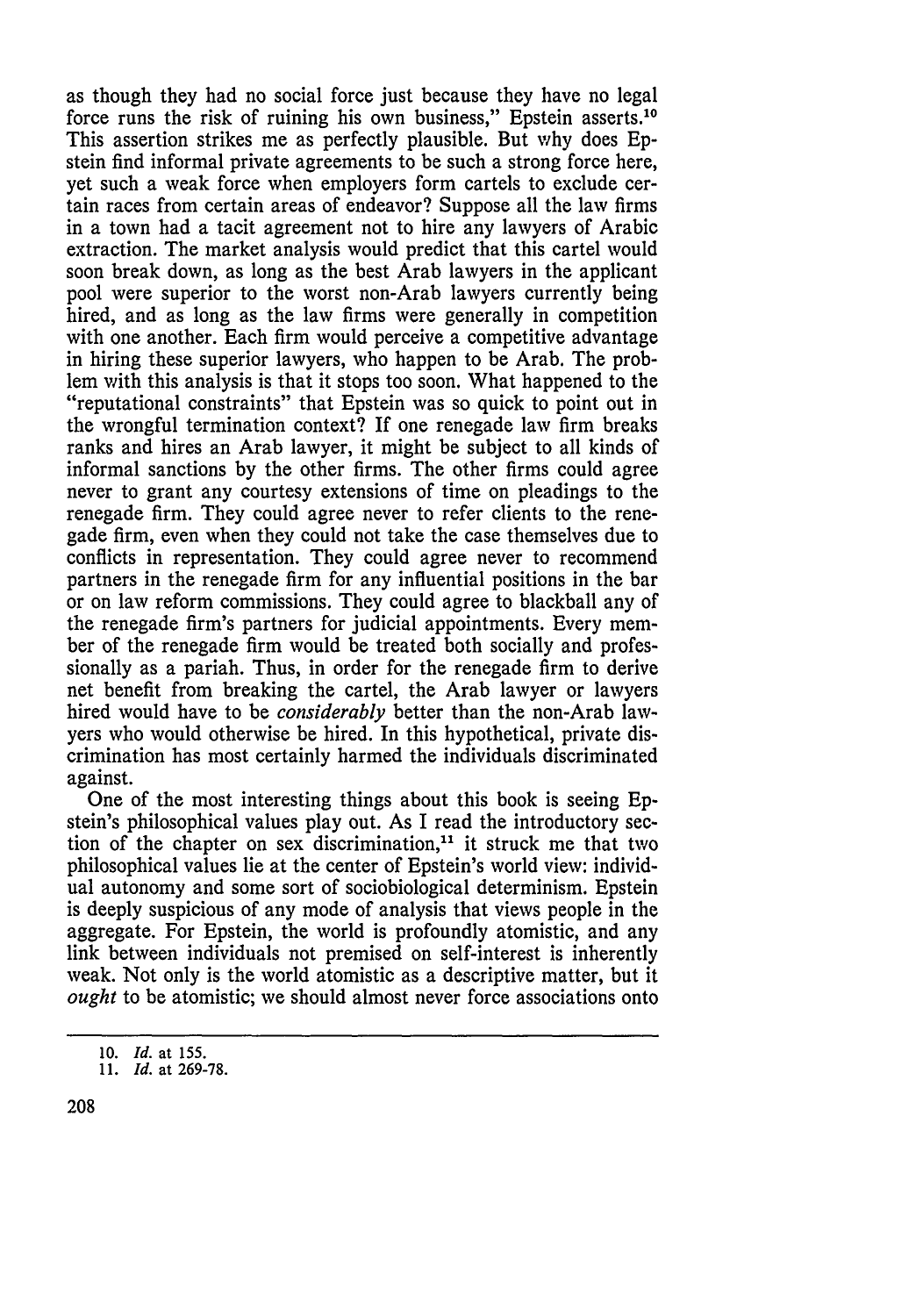one another. I suspect this is the true source of Epstein's disgust with Title VII. It is governmental interference with our associational freedom. It is Big Brother telling us with whom we must spend time. It is philosophically indistinguishable from Big Brother telling us with whom we may *not* associate. It is totalitarianism.

I do not know how to respond to this except to say that I do not share that view, and I know virtually no one who does. It is true that one of the traits of totalitarianism is the substitution of central planning for voluntaristic action, in the realm of interpersonal association, as elsewhere. It is also true that Title VII represents centralized restrictions on associational freedom. And yet the law that requires me to drive on the right side of the road represents a centralized restriction on my freedom to associate with those on the left side of the road in the exact manner I may wish. The law that empowers health authorities to quarantine those with extremely communicable diseases represents a centralized restriction on associational freedom. If this is "totalitarianism," then the concept has been trivialized beyond the point of usefulness.

I cannot prove it, but I suspect Epstein's antitotalitarian revulsion for Title VII has unduly colored his cost-benefit analyses. I think we ought to debate the net benefits or losses of antidiscrimination law without worrying about whether it represents creeping totalitarianism. Perhaps there is a logical limit on how much individuals can be asked to sacrifice for the good of society, including their associational freedoms. But the sacrifices in associational freedom called for by Title VII fall far short of any such limit.

Epstein also appears to subscribe to a kind of sociobiological determinism. He thinks it is both undesirable and futile to attempt to alter "natural" preferences. In his discussion of gender discrimination, he states:

The hard problem is to disentangle the relative effects of social and biologi- cal influences. But often it seems best to make peace with natural differences instead of railing against them. No program of weightlifting or socialization will ever make women equal in strength with men, and there is no reason to try. Nor is there any possibility that a set of adroit exercises will allow men to dance on pointe, and no reason why ballet should forfeit its charm by forbidding women to do so as well. And there is no reason to ban boxing or football for women, because women on the whole do not choose to participate in those sports.<sup>12</sup>

12. *Id.* at 275.